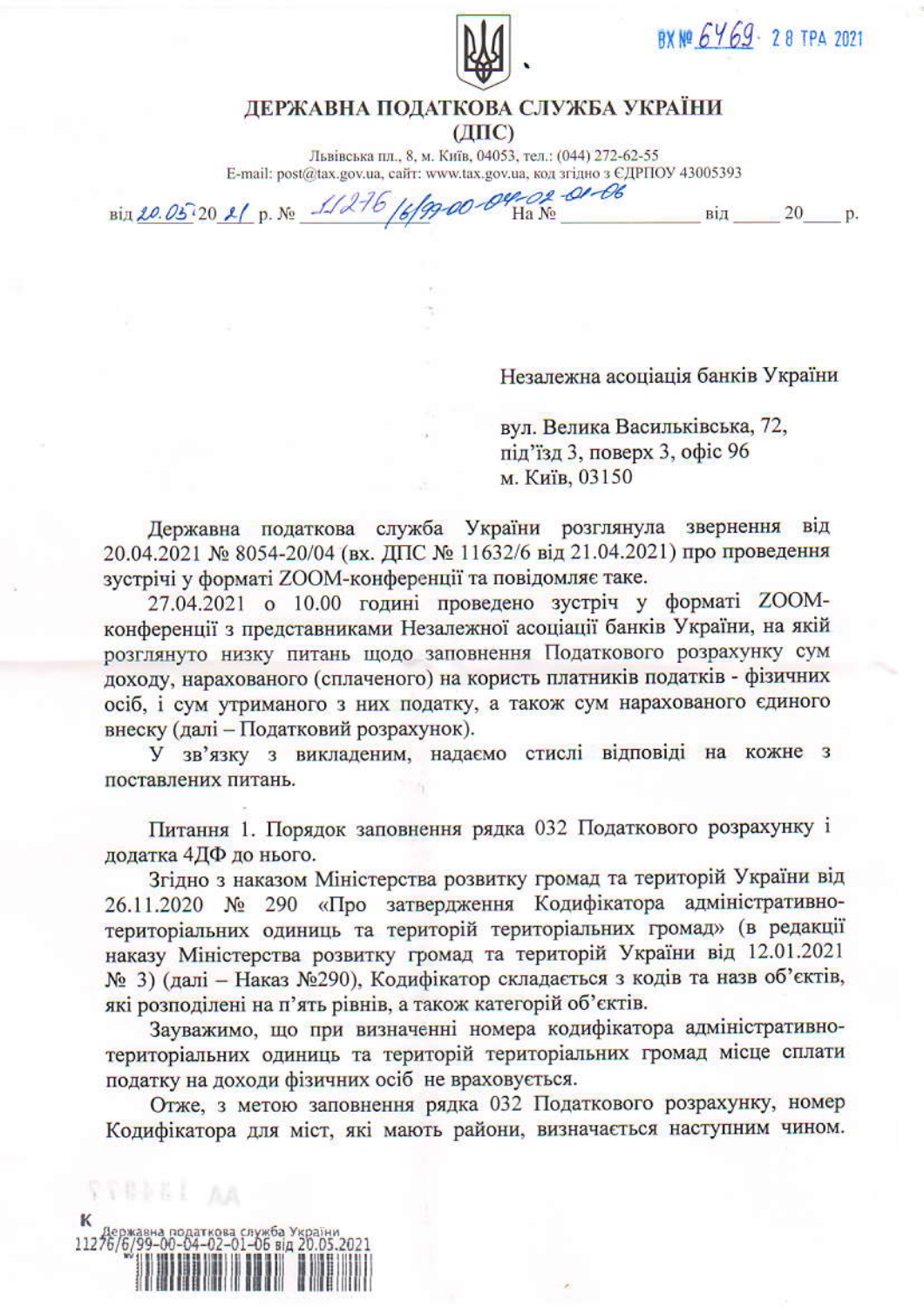Знаходимо в Кодифікаторі назву району міста та визначаємо категорію об'єкта «В» (райони в містах), яка відповідає додатковому рівню.

 $\overline{2}$ 

Наприклад, для Приморського району м. Одеси визначено додатковий рівень, тобто номер Кодифікатора - UA51100270010320268.

Звертаємо увагу на те, що при визначенні актуальних номерів Кодифікатора слід керуватись наказом Міністерства розвитку громад та територій України від 26.11.2020 № 290 «Про затвердження Кодифікатора адміністративно-територіальних одиниць та територій територіальних громад», розробником якого є Міністерства розвитку громад та територій України від 12.01.2021 № 3.

Питання 2. За якою формою подається «Звіт про настання нещасного випалку на виробництві або професійного захворювання»

Законами України від 19 вересня 2019 року № 115 «Про внесення змін до Закону України «Про збір та облік єдиного внеску на загальнообов'язкове державне соціальне страхування» щодо подання єдиної звітності з єдиного внеску на загальнообов'язкове державне соціальне страхування та податку на доходи фізичних осіб» (далі - Закон № 115) та № 116-IX «Про внесення змін до Податкового кодексу України щодо подання єдиної звітності з єдиного внеску на загальнообов'язкове державне соціальне страхування і податку на доходи фізичних осіб» (далі - Закон № 116) змінено порядок подання звітності про нарахування єдиного внеску, зокрема, передбачено щоквартальне подання звітності про нарахування єдиного внеску в розмірах, визначених відповідно до Закону України від 08 липня 2010 року № 2464 «Про збір та облік єдиного внеску на загальнообов'язкове державне соціальне страхування» (далі - Закон № 2464), у складі звітності з податку на доходи фізичних осіб (єдиного податку) до податкового органу за основним місцем обліку платника єдиного внеску у строки та порядку, встановлені Податковим кодексом України.

Відповідно до вимог законів № 115 та № 116 наказом Міністерства фінансів України від 15.12.2020 № 773 «Про внесення змін до наказу Міністерства фінансів України від 13 січня 2015 року № 4» (далі - Наказ № 773), яким затверджено форми Податкового розрахунку та Порядок заповнення та подання податковими агентами Податкового розрахунку сум доходу, нарахованого (сплаченого) на користь платників податків - фізичних осіб, і сум утриманого з них податку, а також сум нарахованого єдиного внеску (далі - Порядок).

Пунктом 3 Наказу № 773 встановлено, що Податковий розрахунок за формою, затвердженою цим наказом, перший раз подається за І квартал 2021 року.

Водночас, форми звітності з єдиного внеску, затверджені наказом № 435, не можуть відповідати вимогам законодавчих змін.

Таким чином, з метою уникнення правової колізії щодо існування декількох форм звітності з відображення сум нарахованого єдиного внеску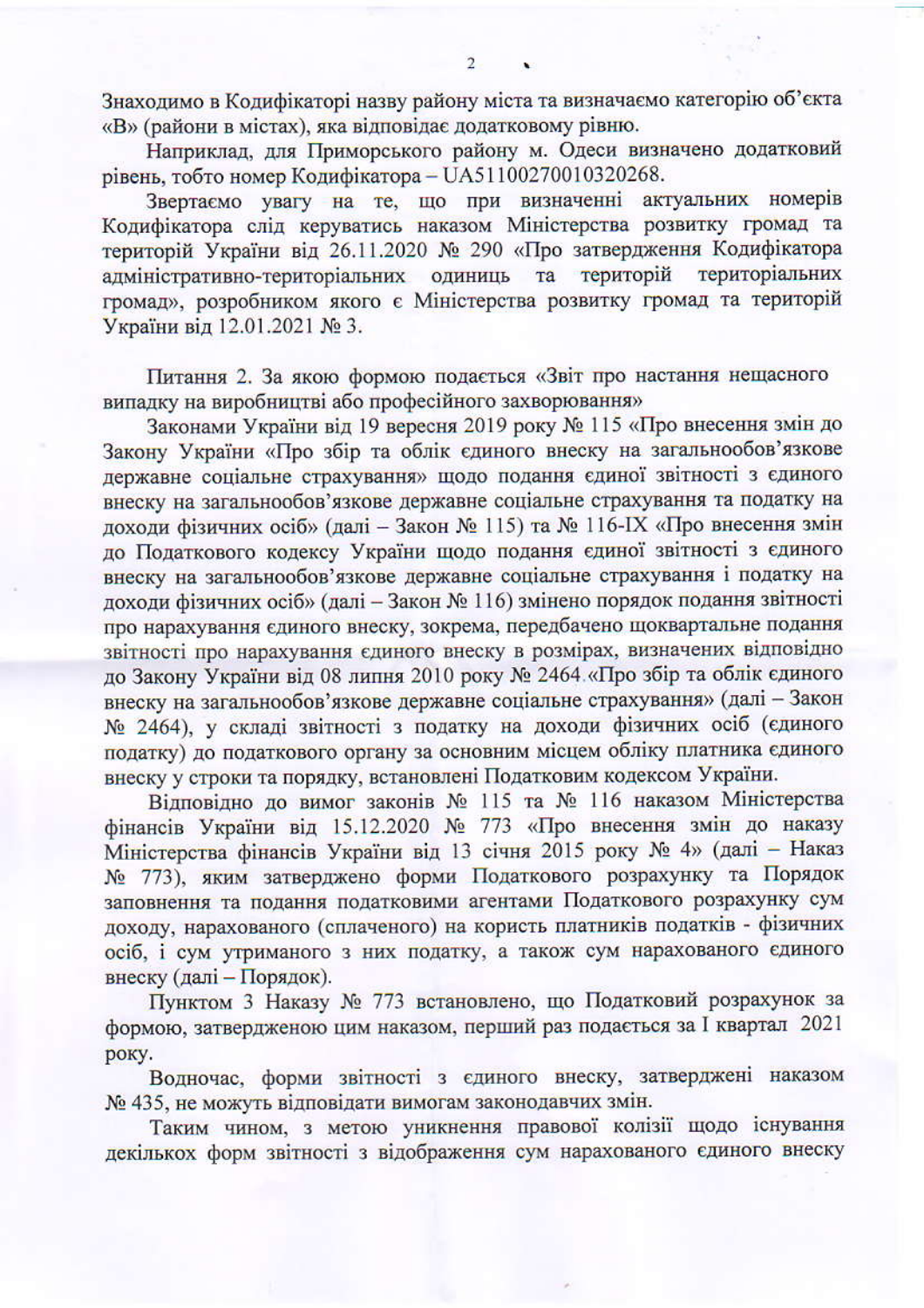форми звітності, затверджені наказом № 435 скасовані відповідно до наказу Міністерства фінансів України від 28.12.2020 № 814 «Про деякі особливості звітування з єдиного внеску на загальнообов'язкове державне соціальне страхування відповідно до наказу Міністерства фінансів України від 14 квітня 2015 року № 435» (далі - Наказ № 814).

 $\overline{3}$ 

При цьому наказом № 814 встановлено, що звітність щодо сум нарахованого єдиного внеску за формами, встановленими наказом № 435, подається до податкових органів за основним місцем взяття на облік як платника єдиного внеску в податкових органах, зокрема, згідно з додатком 7 до Порядку формування та подання страхувальниками звіту щодо сум нарахованого єдиного внеску на загальнообов'язкове державне соціальне страхування» (далі - Порядок), затвердженого Наказом № 435, для платників єдиного внеску, визначених пунктами 1, 4, 5 та 5<sup>1</sup> частини першої статті 4 Закону № 2464, які використовують працю фізичних осіб на умовах трудового договору (контракту) або на інших умовах, передбачених законодавством, чи за цивільно-правовими договорами (крім цивільно-правового договору, укладеного з фізичною особою - підприємцем, якщо виконувані роботи (надавані послуги) відповідають видам діяльності, зазначеним у Єдиному державному реєстрі юридичних осіб, фізичних осіб - підприємців та громадських формувань)- до 01 квітня 2021 року.

Зважаючи на положення наказу № 814 Звіт про настання нещасного випадку на виробництві або професійного захворювання згідно з додатком 7 до Порядку формування та подання страхувальниками звіту щодо сум нарахованого єдиного внеску на загальнообов'язкове державне соціальне страхування», затвердженого наказом № 435 контролюючим органом не було прийнято у квітні 2021 року.

Додатково повідомляємо, що Податковий розрахунок не містить додатку щодо відомостей про настання нещасного випадку на виробництві або професійного захворювання.

Варто зазначити, що Наказ № 773 було погоджено зі всіма зацікавленими сторонами, зокрема з Пенсійним фондом України та Фондом соціального страхування, якими підтримано зміни щодо відсутності в Податковому розрахунку інформації про настання нещасного випадку на виробництві або професійного захворювання.

Питання 3. За якою формою подається Додаток 1 після закінчення звітного періоду (1 квартал 2021 року) для призначення матеріального забезпечення на підставі лікарняних листів робітників за рахунок ВСС?

З метою недопущення порушення прав застрахованих осіб на своєчасне отримання пенсійних та соціальних виплат, Пенсійним фондом було ініційовано впровадження Податкового розрахунку з типом «Звітний» як «Довідковий» та додатків до нього, що містять персоніфіковані відомості, з типом «Звітний» як «Довідковий».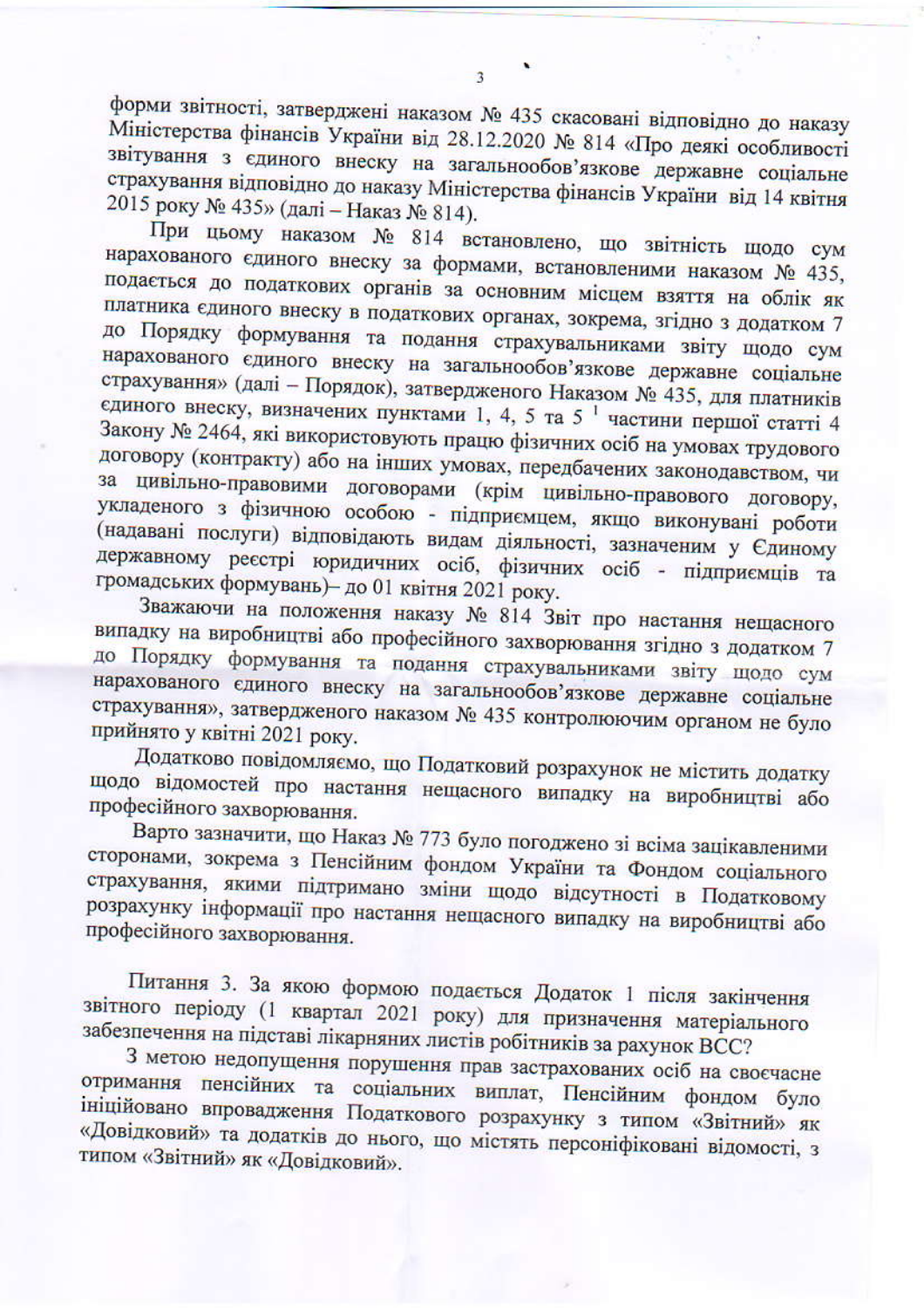У Податковому розрахунку з типом «Звітний» як «Довідковий» зазначається інформація щодо призначення пенсії застрахованим особам або матеріального забезпечення, страхових виплат (абзац сьомий пункту 1 розділу **III** Порядку).

Таким чином відповідно до норм Порядку Податковий розрахунок та додатки до нього з типом «Звітний» як «Довідковий» подаються платником єдиного внеску у разі необхідності призначення поза межами звітного періоду застрахованим особам пенсії або матеріального забезпечення, або страхових виплат та містять виключно інформацію по таких особах.

При цьому, інформацію за осіб, зазначених у Податковому розрахунку з типом «Звітний» як «Довідковий» необхідно також дублювати у Податковому розрахунку за відповідний звітний період.

Підсумовуючи зазначене, оскільки Податковий розрахунок з типом «Звітний» як «Довідковий» відображає інформацію виключно для Пенсійного України для призначення пенсії застрахованим особам або фонду матеріального забезпечення, страхових виплат, то з питань пояснень щодо неприйняття такого Податкового розрахунку необхідно звернутися до Пенсійного фонду України.

Питання 4. Яку суму доходу у негрошовій формі необхідно відображати у графах За та 3 Податкового розрахунку (з урахуванням натурального коефіцієнту або без нього)?

Базою оподаткування податком на доходи фізичних осіб, відповідно до п. 164.1 ст. 164 Податкового кодексу України (далі - Кодекс), є загальний оподатковуваний дохід, з урахуванням особливостей, визначених розділом IV Кодексу.

Загальний оподатковуваний дохід - будь-який дохід, який підлягає оподаткуванню, нарахований (виплачений, наданий) на користь платника податку протягом звітного податкового періоду.

Загальний оподатковуваний дохід складається з доходів, які остаточно оподатковуються під час їх нарахування (виплати, надання), доходів, які оподатковуються у складі загального річного оподатковуваного доходу, та доходів, які оподатковуються за іншими правилами, визначеними цим Кодексом (п.п. 164.1.1 п. 164.1 ст. 164 Кодексу).

При цьому, згідно з п. 164.5 ст. 164 Кодексу, під час нарахування (надання) доходів у будь-якій негрошовій формі базою оподаткування є вартість такого доходу, розрахована за звичайними цінами, правила визначення яких встановлені згідно з Кодексом, помножена на коефіцієнт, який обчислюється за такою формулою: К = 100: (100 - Сп), де К коефіцієнт; Сп - ставка податку, встановлена для таких доходів на момент їх нарахування.

Відповідно до Порядку, у графі За «Сума нарахованого доходу» відображається (за звітний період місяць) дохід, який нарахований фізичній